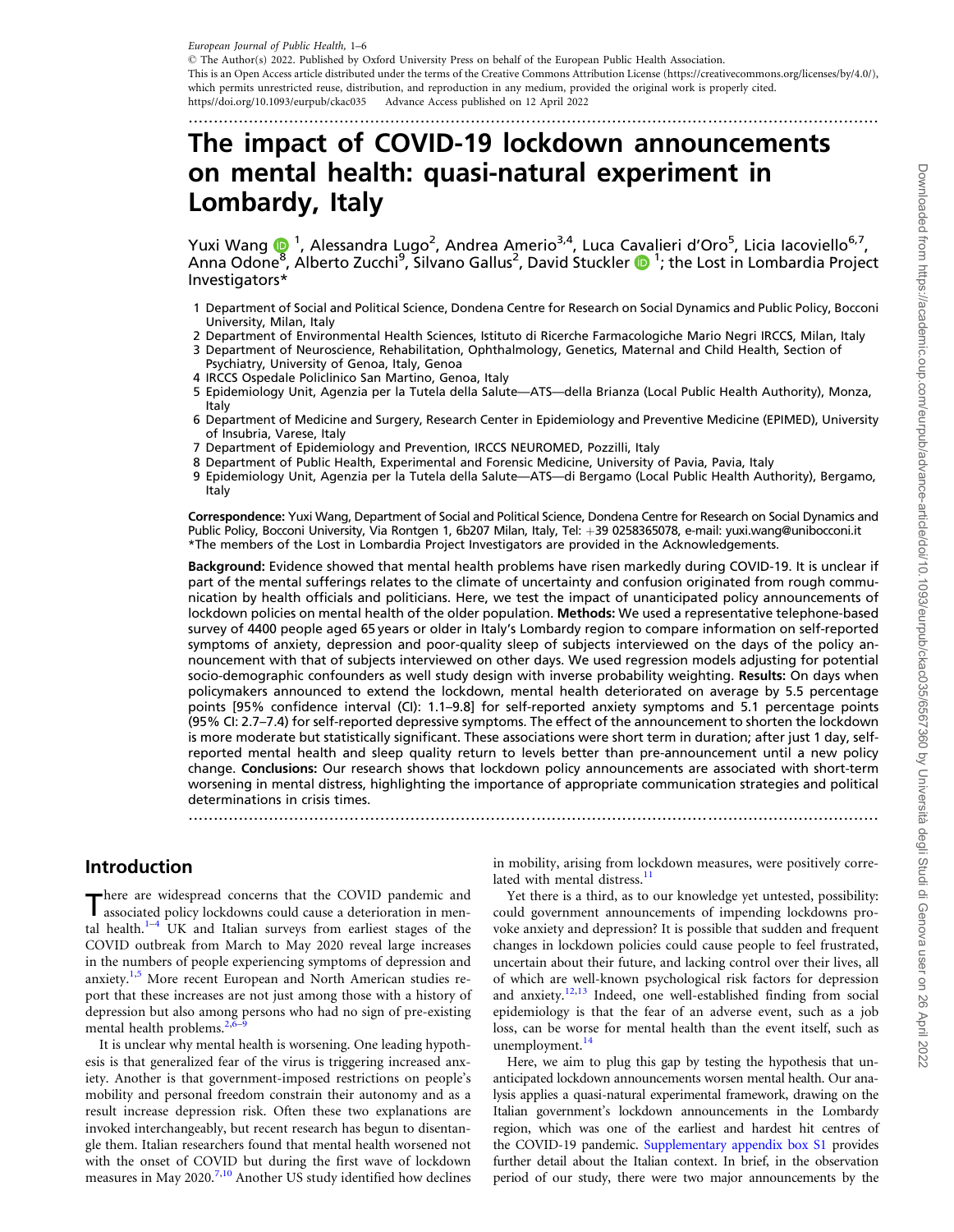<span id="page-1-0"></span>central government regarding policy changes in lockdown measures. The announcements are unanticipated because the residents are only told on the same day that a press conference will take place, and there is no prior communication on the possible policy changes. Specifically, we test our hypothesis using cross-sectional data covering pre- and post-periods of lockdown announcements for the older adults' population, who are widely believed to be among the most vulnerable.

## Methods

#### Sources of data

We designed a telephone-based survey, which was conducted by Doxa, the Italian branch of the worldwide independent network/ Gallup International Association and coordinated by Mario Negri Institute within the project LOckdown and lifeSTyles in Lombardia (Lost in Lombardia). This created a unique dataset containing a representative sample of 4400 subjects aged 65 years or more from Lombardy region of Italy who were interviewed between 17 and 30 November 2020.<sup>15</sup>

Participants of the survey were randomly recruited and are representative of Lombardy region. Multistage sampling was applied to ensure the representativeness of the older population (65 years or older). In brief, from the entire household population in Lombardy, we randomly selected 30 000 families as the primary sampling units according to the town size quota in the region. Then, among the 30 000 families, the subjects to be interviewed are selected according to the gender, age and education quotas as proportion to the total population. Finally, the data processing that involves generating statistical weights for each subject is performed. The overall response rate is around 42% among the sample of representative households and is evenly distributed across the interview dates. The questionnaire captured participants' main socio-demographic information, including their age, sex and marital status, socioeconomic characteristics such as residence province, household size, level of education, self-reported income, as well as whether he/she had contracted COVID-19 or had been diagnosed with other chronic conditions.

#### Outcome measure

We assessed respondents' probable caseness for depression, anxiety and sleep disorders with a series of scales validated for use in nonclinical settings: anxiety symptoms using the 2-item Generalized Anxiety Disorder scale  $(GAD-2)<sup>16</sup>$  $(GAD-2)<sup>16</sup>$  $(GAD-2)<sup>16</sup>$ ; depressive symptoms using the 2-item Patient Health Questionnaire  $(PHQ-2)^{17}$ ; poor sleep quality using one key question from the Pittsburgh Sleep Quality Index (PSQI).<sup>[18](#page-5-0)</sup> Following standard approaches, we considered a person to exhibit probable caseness for anxiety (GAD-2) or depression (PHQ-2) scores were  $\geq$ 3.<sup>[19](#page-5-0)</sup> Poor sleep quality was defined as those rated their overall quality of sleep as 'quite bad' or 'very bad', corresponding to scores equal to or higher than 3. [Supplementary ap](https://academic.oup.com/eurpub/article-lookup/doi/10.1093/eurpub/ckac035#supplementary-data)[pendix box S2](https://academic.oup.com/eurpub/article-lookup/doi/10.1093/eurpub/ckac035#supplementary-data) shows all verbatim questions employed.

#### Quasi-natural experiment design

To better ascertain causality, we employed a quasi-natural experiment design taking advantage of date cut points in lockdown announcements. [Supplementary appendix figure SA1](https://academic.oup.com/eurpub/article-lookup/doi/10.1093/eurpub/ckac035#supplementary-data) shows the specific dates of the survey interviews and the major lockdown announcements. On 20 November, one government ordinance extended strict lockdown for five more days. Then again on 28 November, the Italian government changed its position and shortened the duration of lockdown. Both changes were unanticipated and are likely to have provoked a sense of confusion and uncertainty.

Our research design takes advantage of these unexpected policy changes to quantify the association between these announcements and symptoms of anxiety, depression and poor sleep quality. Since a

random sampling procedure was performed, we simulate a randomized controlled trial by creating a random assignment pattern of some people being exposed to the announcement and others who were not, based on survey dates. Effectively this creates a 'treatment group' of those surveyed on announcement dates and a 'control group' of all others surveyed on non-announcement dates. Because the two announcements conveyed different lockdown messages, we divide our sample population to analyze the treatment effects separately.

In addition, we evaluate the potential 'rebound' from the announcement on mental health. In doing so, we compared the average outcomes of those surveyed post-announcement (treatment group) to those surveyed pre-announcement (control group).

#### Balance test

To verify that this resulted in a randomized pattern distributing respondents into these treatment and control groups, just like for randomized-controlled trials we performed a 'balance test'.

The number of observations across interview dates can be found in the [Supplementary appendix table SA1](https://academic.oup.com/eurpub/article-lookup/doi/10.1093/eurpub/ckac035#supplementary-data), while [Supplementary ap](https://academic.oup.com/eurpub/article-lookup/doi/10.1093/eurpub/ckac035#supplementary-data)[pendix tables SA2–SA4](https://academic.oup.com/eurpub/article-lookup/doi/10.1093/eurpub/ckac035#supplementary-data) show the balance tests of respondents' characteristics across treatment and control groups. For the sample around first announcement [\(Supplementary appendix tables SA2](https://academic.oup.com/eurpub/article-lookup/doi/10.1093/eurpub/ckac035#supplementary-data) [and SA4\)](https://academic.oup.com/eurpub/article-lookup/doi/10.1093/eurpub/ckac035#supplementary-data), we observe no systematic difference for all observable characteristics between our treatment and control group. Due to sampling limitations, from 28 November on there was insufficient number of older persons in the sample cell of below 75 years old. To ensure comparability across all sampling days for the second announcement, we exclude this age group (65–74) for both control and treatment group to ensure an unbiased estimation of the treatment effect. After this exclusion, we see that the sample around the second announcement is still unbalanced in terms of respondents' gender, education, civil status and COVID history ([Supplementary](https://academic.oup.com/eurpub/article-lookup/doi/10.1093/eurpub/ckac035#supplementary-data) [appendix table SA3](https://academic.oup.com/eurpub/article-lookup/doi/10.1093/eurpub/ckac035#supplementary-data)). We, therefore, include these demographic variables in the analysis as covariates for the treatment probability as discussed in the following section.

#### Statistical model

We estimated the association of lockdown policy announcement with symptoms of anxiety, depression and poor sleep quality using the following statistical model:

Mental Health<sub>i</sub>  $= \beta_0 + \beta_1$ announcement date  $+ \gamma_i + \epsilon_i$ ,

whereby Mental Health<sub>i</sub> is a vector of above-mentioned mental health outcome variables, announcement date is a dummy that equals to 1 if the respondent is interviewed on the announcement days and 0 otherwise,  $\beta_1$  is, therefore, the treatment effect of announcement,  $\gamma_i$  is a vector of controls and  $\epsilon_i$  is the error term. Robust standard errors are clustered at the provincial level. The control variables included age category, gender, residence province, education level, civil status, income level, having past COVID-19 infection, living in a single household and having chronic illness.

One potential problem that arises in the analysis is sampling bias in the interview responses. In theory, our respondents should be randomly selected on all interview days and therefore should not create bias in the characteristics of the respondent. However, the respondents' characteristics may confound the probability of responding to the telephone interview on the announcement days. In this case, the mental health outcome and the announcement treatment are not necessarily independent, and estimations can be biased.

To deal with this issue, we estimate the average treatment effect on mental health accounting for the probability of responding to the interview. In doing so, we use the inverse-probability weighting (IPW) estimator to account for the potential bias from the sampling process.<sup>[20](#page-5-0)</sup> We combine the covariate information into the estimated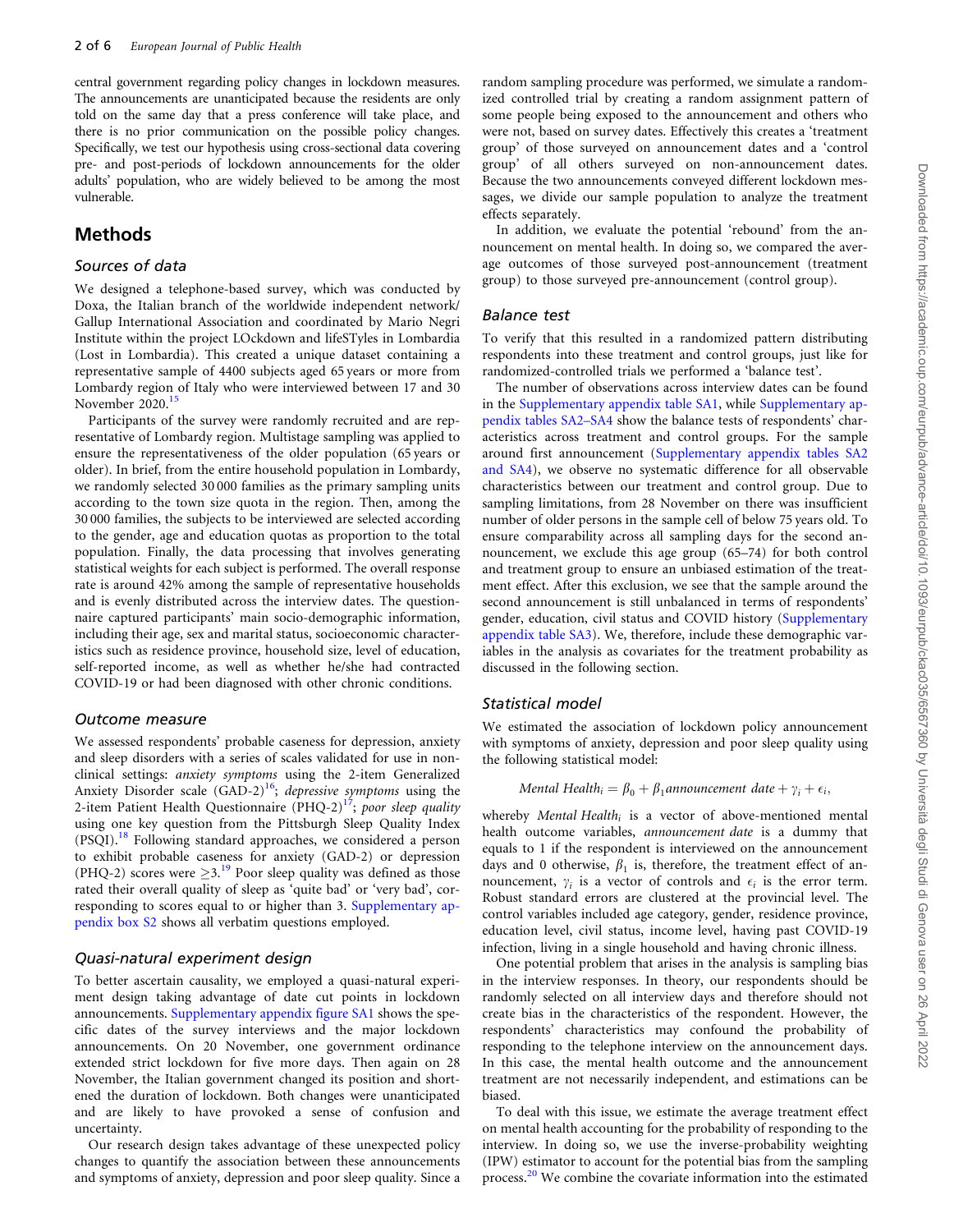<span id="page-2-0"></span>treatment probability by reweighting the respondents according to all observed characteristics, including gender, age, education, civil status, income level and health status. This reweighting will allow the same distributions of each covariate between treatment and control groups and, in so doing, adjusting for their potentially confounding effects. [Supplementary appendix box S2](https://academic.oup.com/eurpub/article-lookup/doi/10.1093/eurpub/ckac035#supplementary-data) further describes the potential-outcome framework and the IPW approach. In analyzing the immediate effect of announcement days, the treatment groups include those interviewed on announcement days (20 and 28 November) and the control groups include those interviewed on all other days before and after the announcements. For the rebound effect, we consider the treatment group as those interviewed postannouncement and the control group those interviewed preannouncement. Because we do not have sufficient data points after the second announcement, we analyze the rebound effect only for the first announcement.

Because the announcement days occurred on Friday (20 November) and Saturday (28 November), one might argue that the cyclical pattern across the days of the week can confound the result. In fact, existing literature shows that on weekdays, individuals tend to exhibit worse subjective mental health than on week-ends.<sup>[21,22](#page-5-0)</sup> If we find worsened mental health on the announcement days, which occurred on weekends, the results can further strengthen our argument because the identified effect will be the lower bound. As a robustness check, we include the fixed effects of each interview day to account for the potential effects of 'day of the week'. We also employ a non-linear probit model that includes each interview day as a dummy variable for the mental health outcomes, adjusting for all the covariates. We use the day with the lowest mean as the reference day. In this way, we can obtain the marginal effect of each interview day on our outcome variables to see if our main results still hold.

#### Ethics approval

The protocol of the study was approved by the ethics committee (EC) of the coordinating group (EC of Fondazione IRCCS Istituto Neurologico Carlo Besta, File number 76, October 2020). All the participants provided their consent to participate in the study.

## Results

#### Descriptive statistics

Figure 1 shows the trends in anxiety symptoms, depressive symptoms and sleep quality from 17 November to 30 November. We see that the means of the mental health variables are considerably higher on the two announcement days (20 and 28 November) compared with other days, indicating that more people exhibit anxiety and depressive symptoms on those days. The trend is not as obvious for quality of sleep. There is also a visible rebound effect as mental health symptoms tend to improve in the period following the announcements.

### Impact of the lockdown policy announcements: immediate and rebound effects

First, we looked at the immediate effect of the policy announcement on mental health. [Table 1](#page-3-0) shows the unadjusted, risk-adjusted and IPW estimators of the announcement treatment effect. We observe that more people exhibit anxiety and depressive symptoms across all three models on the announcement days. After reweighting (the IPW model), we see that the rate of respondents exhibiting anxiety symptoms is about 5.5 percentage points [95% confidence interval (CI): 1.1–9.8] higher for the first announcement and about 5.0 percentage points (95% CI: 0.6–9.3) higher for the second announcement day than other days. For depressive symptoms, the effect size is about 5.1 percentage points (95% CI: 2.7–7.4) for the first



Figure 1 Trends in levels of anxiety symptoms, depressive symptoms and poor-quality sleep, 17–30 November 2020. Notes: This figure reports the percentage prevalence (%) of subjects having anxiety symptoms, depressive symptoms and poor-quality sleep and their 95% CIs conditioning on the interview date. The vertical-dotted reference lines indicate the announcement days

announcement and about 3.3 percentage points (95% CI: 0.5–6.1) for the second announcement. There was no significant effect on the quality of sleep. The full models of [table 1](#page-3-0) can be found in the [Supplementary appendix tables SA5 and SA6.](https://academic.oup.com/eurpub/article-lookup/doi/10.1093/eurpub/ckac035#supplementary-data)

In understanding the rebound effect for the first announcement, we estimate the treatment effect of post-announcement on the same set of mental health variables. As seen in [table 2,](#page-3-0) on average, people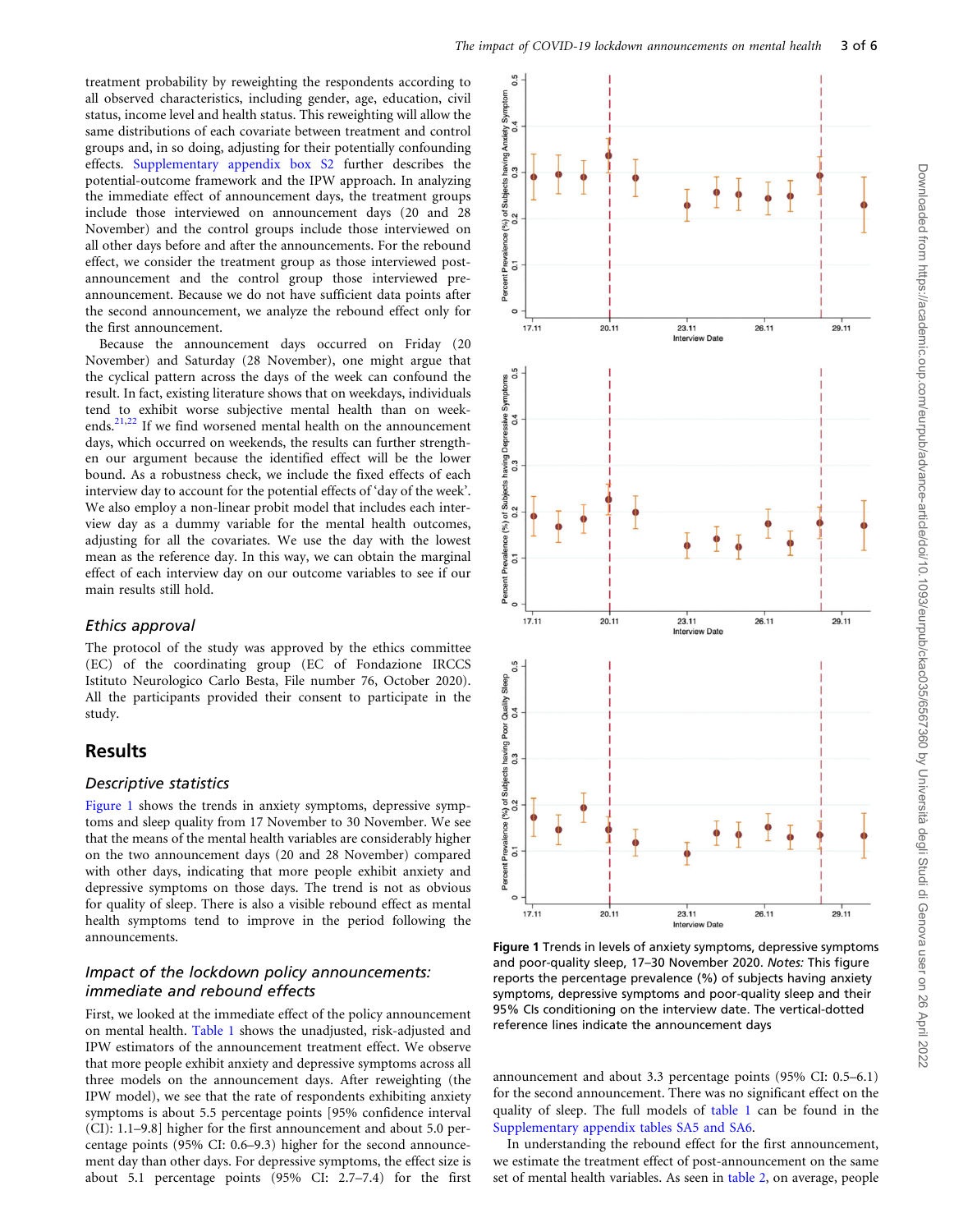<span id="page-3-0"></span>

| Table 1 Association of announcement days with anxiety symptoms, depressive symptoms and poor-quality sleep |  |  |  |  |
|------------------------------------------------------------------------------------------------------------|--|--|--|--|
|------------------------------------------------------------------------------------------------------------|--|--|--|--|

| Models              |                                  | (1)<br><b>Anxiety symptoms</b> | (2)<br>Depressive symptoms   | (3)<br>Poor-quality sleep    |
|---------------------|----------------------------------|--------------------------------|------------------------------|------------------------------|
| First announcement  | Unadjusted                       | $0.064$ **                     | $0.061***$                   | 0.003                        |
|                     |                                  | $(0.013 \text{ to } 0.115)$    | $(0.025$ to $0.098)$         | $(-0.049$ to 0.056)          |
|                     | Adjusted for confounding factors | $0.053***$                     | $0.052***$                   | 0.007                        |
|                     |                                  | $(0.008 \text{ to } 0.097)$    | (0.023 to 0.082)             | $(-0.040 \text{ to } 0.055)$ |
|                     | <b>IPW</b>                       | $0.055$ **                     | $0.051***$                   | 0.005                        |
|                     |                                  | $(0.011$ to $0.098)$           | (0.027 to 0.074)             | $(-0.040 \text{ to } 0.049)$ |
|                     | Number of respondents            | 2640                           | 2640                         | 2640                         |
| Second announcement | Unadjusted                       | 0.030                          | 0.021                        | $-0.020$                     |
|                     |                                  | $(-0.023$ to 0.083)            | $(-0.008 \text{ to } 0.050)$ | $(-0.048 \text{ to } 0.008)$ |
|                     | Adjusted for confounding factors | $0.055$ **                     | $0.033**$                    | $-0.014$                     |
|                     |                                  | $(0.008 \text{ to } 0.102)$    | $(0.003$ to $0.063)$         | $(-0.042 \text{ to } 0.015)$ |
|                     | <b>IPW</b>                       | $0.050$ *'                     | $0.033***$                   | $-0.021$ <sup>*</sup>        |
|                     |                                  | $(0.006 \text{ to } 0.093)$    | $(0.005 \text{ to } 0.061)$  | $(-0.043 \text{ to } 0.001)$ |
|                     | Number of respondents            | 1207                           | 1207                         | 1207                         |

Robust standard errors clustered at provincial level; standard errors in parentheses. Outcome measurement units: having anxiety symptom, having depressive symptom and having poor-quality sleep. \*\*\*:  $P < 0.01$ , \*\*:  $P < 0.05$ , \*:  $P < 0.1$ .

Table 2 Association of post-announcement with anxiety symptoms, depressive symptoms and poor-quality sleep

|                                                                                                            | <b>Models</b> | (1)<br><b>Anxiety symptom</b>     | (2)<br>Depressive symptom          | (3)<br>Poor-quality sleep             |
|------------------------------------------------------------------------------------------------------------|---------------|-----------------------------------|------------------------------------|---------------------------------------|
| Unadjusted<br>Post-Announcement<br>Adjusted for confounding factors<br><b>IPW</b><br>Number of respondents |               | $-0.049$ <sup>**</sup>            | $-0.042$ **                        | $-0.047***$                           |
|                                                                                                            |               | (-0.085 to -0.013)<br>$-0.057***$ | (-0.072 to -0.011)<br>$-0.048***$  | (–0.070 to –0.023)<br>$-0.047***$     |
|                                                                                                            |               | (-0.089 to -0.026)<br>$-0.055***$ | (-0.074 to -0.022)<br>$-0.046$ *** | $(-0.071$ to $-0.022)$<br>$-0.047***$ |
|                                                                                                            |               | (-0.085 to -0.024)<br>2640        | $(-0.069$ to $-0.022)$<br>2640     | (–0.068 to –0.026)<br>2640            |

Robust standard errors clustered at provincial level; standard errors in parentheses. Outcome measurement units: having anxiety symptom, having depressive symptom and having poor-quality sleep. \*\*\*:  $P < 0.01$ , \*\*:  $P < 0.05$ , \*:  $P < 0.1$ .

interviewed after the first announcement have 5.5 percentage points (95% CI:  $-8.5$  to  $-2.4$ ) lower rate of anxiety than those interviewer before the first announcement. The effect size for depressive symptoms is about 4.6 percentage points (95% CI:  $-6.9$  to  $-2.2$ ) lower for the treatment group. Moreover, the rate of people having poorquality sleep is lowered by about 4.7 percentage points (95% CI:  $-6.8$  to  $-2.6$ ) after the announcement. The full models of table 2 can be found in [Supplementary appendix table SA7.](https://academic.oup.com/eurpub/article-lookup/doi/10.1093/eurpub/ckac035#supplementary-data)

#### Robustness checks

First, in analyzing the immediate effect of the announcement, we include a set of interview day fixed effects to account for the potential 'day of the week' effect as discussed. As seen in [Supplementary](https://academic.oup.com/eurpub/article-lookup/doi/10.1093/eurpub/ckac035#supplementary-data) [appendix table SA8,](https://academic.oup.com/eurpub/article-lookup/doi/10.1093/eurpub/ckac035#supplementary-data) after the inclusion of interview days, our results using the IPW remain significant and the magnitude did not change drastically. In our second robustness check, we created a set of dummy variables for all interview days to understand the marginal effects of each observable day on our outcome variables, controlling for observable respondent characteristics. As seen in [Supplementary](https://academic.oup.com/eurpub/article-lookup/doi/10.1093/eurpub/ckac035#supplementary-data) [appendix table SA9,](https://academic.oup.com/eurpub/article-lookup/doi/10.1093/eurpub/ckac035#supplementary-data) on 20 November and 28 November, the marginal effects on anxiety and depressive symptoms are significant and positive compared with the reference date. In fact, the effects are the strongest on the announcement dates for anxiety symptoms. Although the marginal effect for the second announcement date is not as large for depressive symptoms, the effect is nonetheless significant. The rebound effect can also be observed across the three variables, as there is a gradual drop in the marginal effect after the first announcement. As seen in the coefficient plots of [figure 2,](#page-4-0) just 1

day after the announcement, the rate of anxiety and depressive symptoms immediately drops to a level lower than preannouncement days, and the coefficients remain low until the second announcement. Moreover, those who have income well below the Italian average, have contracted COVID-19, or have chronic diseases exhibit worse mental health ([Supplementary appendix table](https://academic.oup.com/eurpub/article-lookup/doi/10.1093/eurpub/ckac035#supplementary-data) [SA9](https://academic.oup.com/eurpub/article-lookup/doi/10.1093/eurpub/ckac035#supplementary-data)). The coefficients for other covariates can be found in [Supplementary appendix table SA10](https://academic.oup.com/eurpub/article-lookup/doi/10.1093/eurpub/ckac035#supplementary-data).

## **Discussion**

Our study looks at how unexpected lockdown policy changes are associated with mental health outcomes of the older population. We show that on the announcement day to extend the lockdown, symptoms of anxiety are about 5.5 percentage points (95% CI: 1.1–9.8) higher than other days, and symptoms of depression are 5.1 percentage points (95% CI: 2.7–7.4) higher than days before and after. The association between the second announcement to shorten lockdown and mental health outcomes are around 5.0 percentage points (95% CI: 0.6–9.3) higher for symptoms of anxiety and 3.3 percentage points (95% CI: 0.5–6.2) for symptoms of depression. Moreover, after the first announcement, anxiety and depressive symptoms are reduced by around 5.5 percentage points (95% CI:  $-8.5$  to  $-2.4$ ) and 4.6 percentage points (95% CI:  $-6.9$  to  $-2.2$ ) compared with the level before and on the announcement day. The average number of people having poor-quality sleep is lowered by about 4.7 percentage points (95% CI:  $-6.8$  to  $-2.6$ ) after the announcement. This improvement in mental health symptoms occurs as early as 1 day after the announcement, and the overall level of mental health is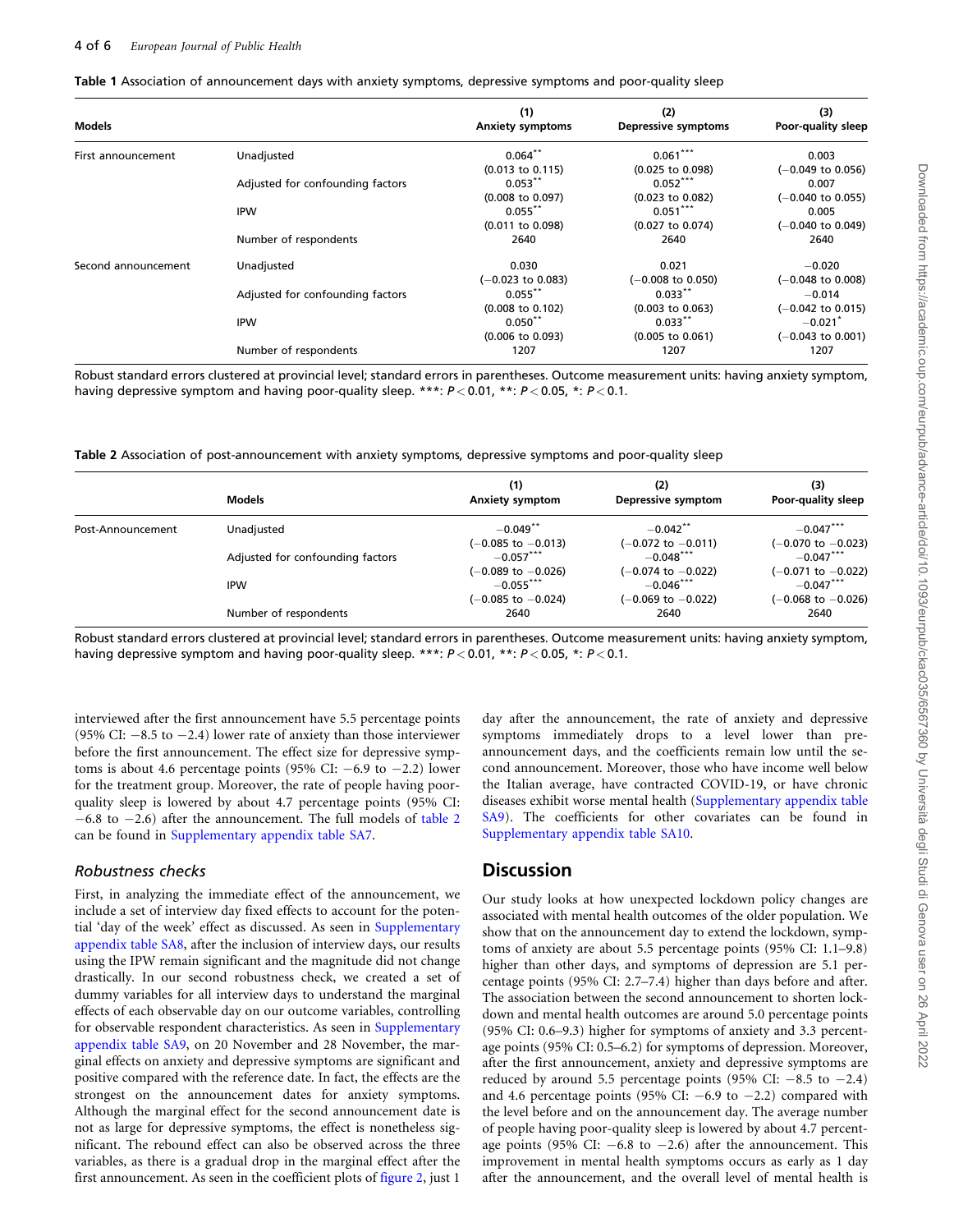<span id="page-4-0"></span>

Coefficient Plot for Interview Days - Depressive Symptoms





Figure 2 Coefficient plots for interview days from probit model after risk adjustment. Notes: This figure reports the coefficient plots with 95% confidence interview from the probit model from [Supplementary appendix table SA9.](https://academic.oup.com/eurpub/article-lookup/doi/10.1093/eurpub/ckac035#supplementary-data) The horizontal line represents the reference level of the lowest mean of the outcome variable across all interview dates

higher on average than pre-announcement. Because participants were already in lockdown since the beginning of the interview period, we believe this level shift of mental health represents an overall improvement of anxiety and depression symptoms once knowing when the lockdown will end. Our results imply that uncertainty and the constant change in lockdown policies can be a crucial driver for temporary mental distress, and once certainty is established, the symptoms improve.

Our study has several limitations. First, we do not have a very long observation time frame that allows us to run a time series analysis over the entire lockdown period for an even more robust analysis. This will be hard to achieve given the short-lived lockdown policies and varying degrees of restrictions at different periods. We offer, however, cleaner analysis of the effect of policy changes in a single period. By relying on the region-wide survey and naturally occurring events, the external validity of our findings is higher than in randomized control trials. Second, since our respondents answered the survey in a non-clinical setting via telephone, our mental health outcome variables are inevitably subjective measures. Moreover, the exact questionnaire refers to the frequency of mental health symptoms over the course of 2 weeks. Nonetheless, what we captured in the analysis is the average effect of the self-reported mental health outcome, controlling for all the individual-level confounding factors. In any case, if we consider the outcome variables as the average value over the 2 weeks, our results will represent an underestimation of the actual effect of the announcement on mental health. Third, we do not observe the exact time when the interview is conducted, which means that we do not know whether the respondent is interviewed before or after the announcement press conference. Nonetheless, respondents interviewed during the day should be aware that a press conference is to take place at 8 pm given it is the headline of most newspapers, but it is likely that the interview is conducted before the evening announcement. Therefore, we can reasonably assume that the effect we observe on the press conference day is the announcement effect and not a post-announcement effect. Moreover, we can confidently assume that all respondents are exposed to the official announcement due to the strict lockdown situation in Lombardy. Finally, we cannot effectively differentiate whether the observed effect is due to the announcement per se or to what the new policy entails. What we observe is a combined effect of unexpected policy changes as well as the policy itself. Nevertheless, because we detected significant effects not only from a negative (extending lockdown) announcement but also a positive (lifting lockdown) announcement, we can presume that the announcement per se indeed played a role.

The mental health effect from lockdown policy changes, although generally short-lived, can translate to more serious social issues if there is not enough political determination in implementing and lifting restrictive measures. Precisely because of the collective trauma that individuals live through, uncertainty and frequent changes can add a further layer of stress and confusion for the general population. In addition, wavering lockdown policies and unclear communications may potentially lead people to break rules that they do not fully understand or disengage from trying to keep abreast of restriction, which could well lead to lower compliance in the long term. Further studies on the lockdown policies should investigate how the frequency of lockdown policy changes can contribute to longer-term mental health issues for the vulnerable population.

## Supplementary data

[Supplementary data](https://academic.oup.com/eurpub/article-lookup/doi/10.1093/eurpub/ckac035#supplementary-data) are available at EURPUB online.

## Acknowledgements

Lost in Lombardia Project Investigators: Istituto di Ricerche Farmacologiche Mario Negri IRCCS, Milan, Italy: Silvano Gallus, Cristina Bosetti, Carlotta Micaela Jarach, Alessandra Lugo and Chiara Stival; Universita` di Genova, Genoa, Italy: Gianluca Serafini, Andrea Amerio and Mario Amore; Universita` Bocconi, Milan, Italy: David Stuckler, Roberto De Sena, Simone Ghislandi and Yuxi Wang; Universita` degli Studi dell'Insubria, Varese, Italy: Licia Iacoviello\*, Marialaura Bonaccio\*, Francesco Gianfagna and Anwal Ghulam; Universita` di Pavia, Pavia, Italy and Universita` Vita-Salute San Raffaele, Milan, Italy: Anna Odone, Carlo